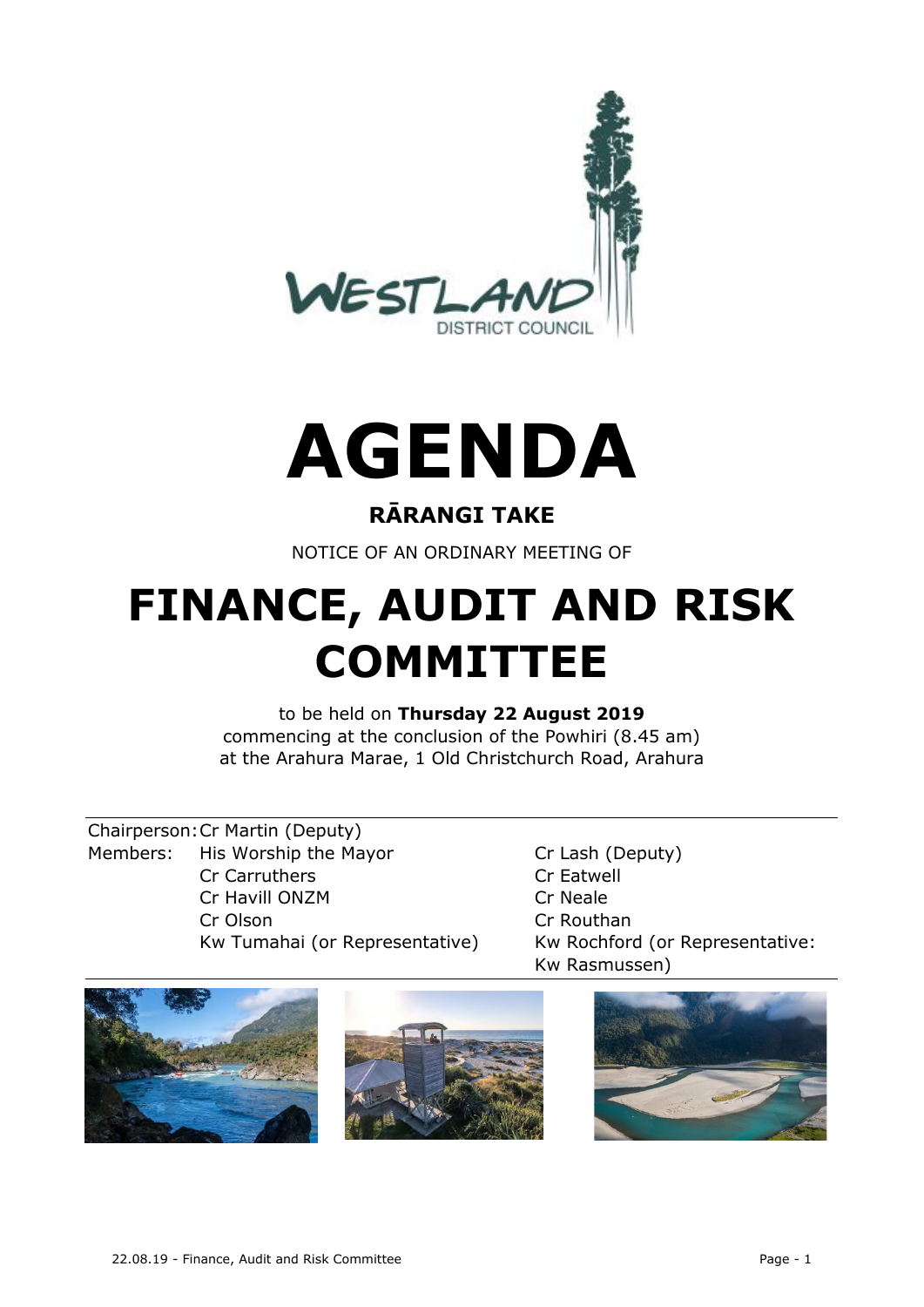# **Council Vision:**

We work with the people of Westland to grow and protect our communities, our economy and our unique natural environment.

# **Purpose:**

The Council is required to give effect to the purpose of local government as prescribed by section 10 of the Local Government Act 2002. That purpose is:

- (a) To enable democratic local decision-making and action by, and on behalf of, communities; and
- (b) To promote the social, economic, environmental, and cultural well-being of communities in the present and for the future.

# **1. KARAKIA TĪMATANGA OPENING KARAKIA**

Kia hora te marino Kia whakapapa pounamu te moana Hei hurahai mā tātou I te rangi nei Aroha atu, aroha mai Tātou i a tātou katoa Hui e! Tāiki e!

May peace be widespread May the sea be like greenstone A pathway for us all this day Give love receive love Let us show respect for each other Bind us all together!

# **2. NGĀ WHAKAPAAHA APOLOGIES**

(includes leave of absence notification)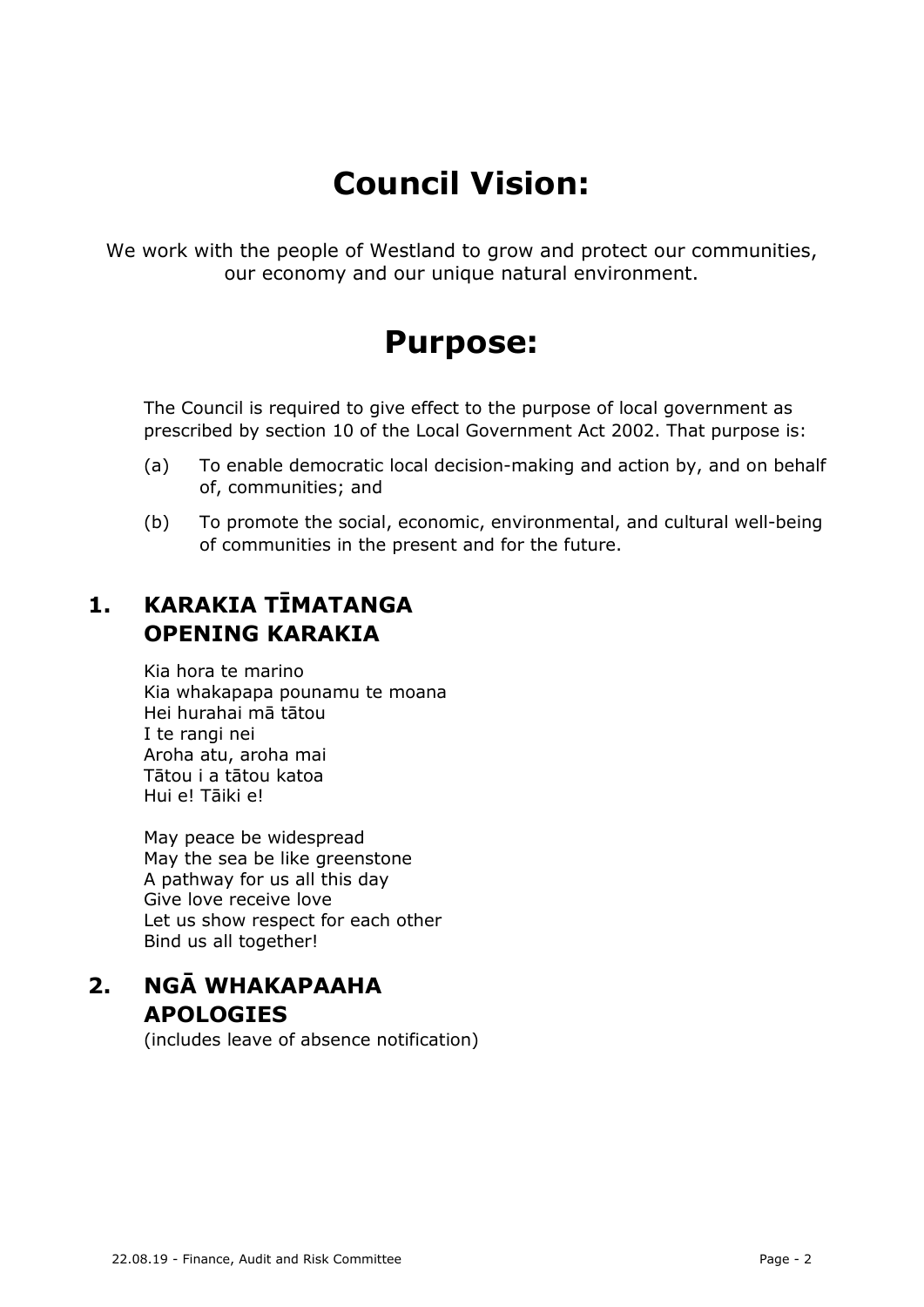# **3. WHAKAPUAKITANGA WHAIPĀNGA DECLARATIONS OF INTEREST**

Members need to stand aside from decision-making when a conflict arises between their role as a Member of the Council and any private or other external interest they might have. This note is provided as a reminder to Members to review the matters on the agenda and assess and identify where they may have a pecuniary or other conflict of interest, or where there may be a perception of a conflict of interest.

If a member feels they do have a conflict of interest, they should publicly declare that at the start of the meeting or of the relevant item of business and refrain from participating in the discussion or voting on that item. If a member thinks they may have a conflict of interest, they can seek advice from the Chief Executive or the Group Manager: Corporate Services (preferably before the meeting). It is noted that while members can seek advice the final decision as to whether a conflict exists rests with the member.

# **4. NGĀ TAKE WHAWHATI TATA KĀORE I TE RĀRANGI TAKE URGENT ITEMS NOT ON THE AGENDA**

Section 46A of the Local Government Official Information and Meetings Act 1987 states:

- (7) An item that is not on the agenda for a meeting may be dealt with at the meeting if –
	- (a) the local authority by resolution so decides, and

(b) the presiding member explains at the meeting at a time when it is open to the public, -

(i) the reason why the item is not on the agenda; and

(ii) the reason why the discussion of the item cannot be delayed until a subsequent meeting.

- (7A) Where an item is not on the agenda for a meeting, -
- (a) that item may be discussed at the meeting if –

(i) that item is a minor matter relating to the general business of the local authority; and

(ii) the presiding member explains at the beginning of the meeting, at a time when it is open to the public, that the item will be discussed at the meeting; but (b) No resolution, decision, or recommendation may be made in respect of that item except to refer that item to a subsequent meeting of the local authority for further discussion.

# **5. NGĀ MENETI O TE HUI KOMITI MINUTES OF COMMITTEE MEETING**

Minutes were circulated separately.

# **6. PŪRONGO KAIMAHI STAFF REPORTS**

- Fraud Control Process (Verbal Update)
- Year End (Verbal Update)
- Financial Performance July 2019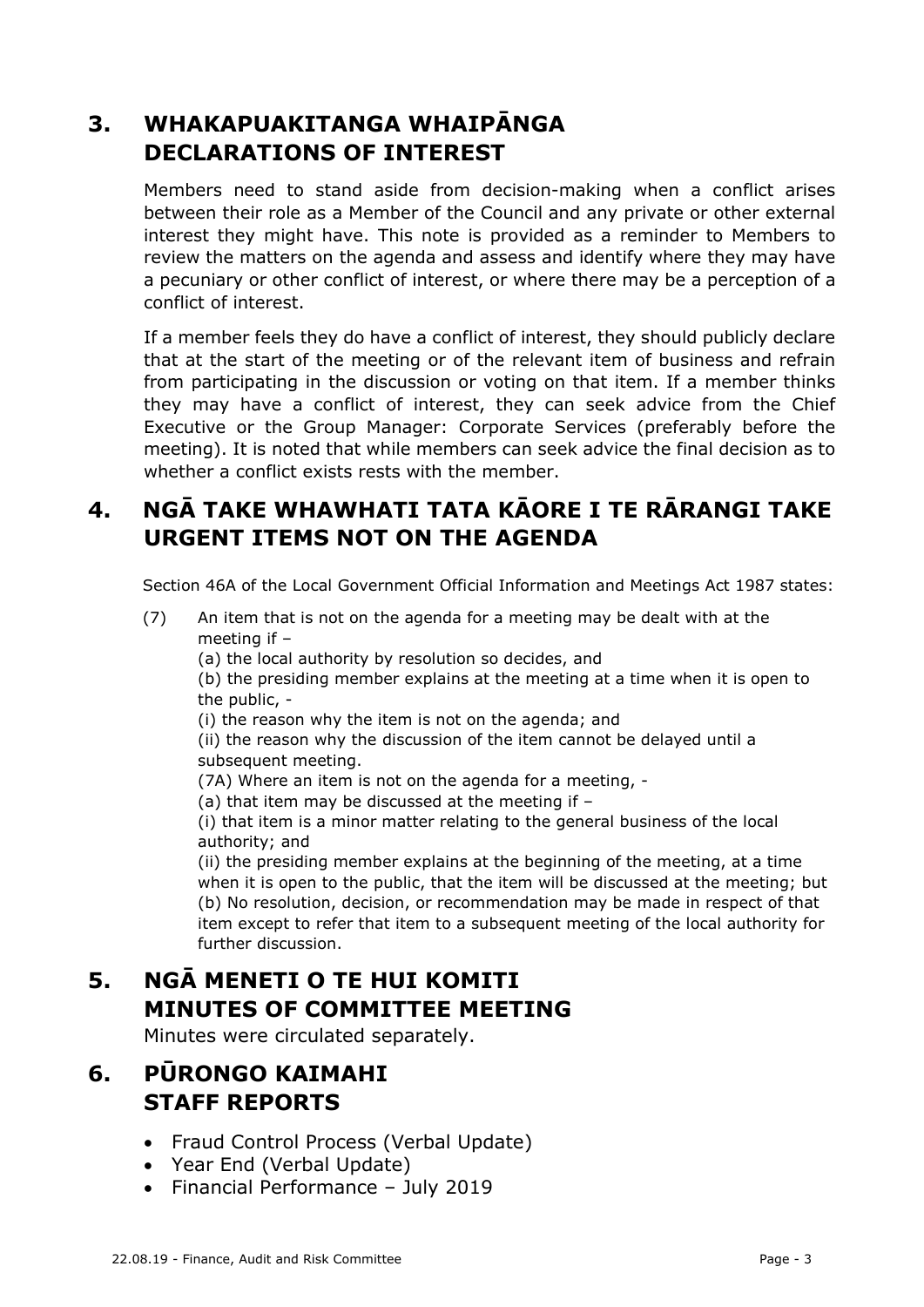# **7. WORKPLAN**

# **8. KA MATATAPU TE WHAKATAUNGA I TE TŪMATANUI RESOLUTION TO GO INTO PUBLIC EXCLUDED**

(to consider and adopt confidential items)

Resolutions to exclude the public: Section 48, Local Government Official Information and Meetings Act 1987.

Council is required to move that the public be excluded from the following parts of the proceedings of this meeting, namely:

The general subject of the matters to be considered while the public are excluded, the reason for passing this resolution in relation to each matter and the specific grounds under Section 48(1) of the Local Government Official Information and Meetings Act 1987 for the passing of the resolution are as follows:

| Item<br>No. | <b>General subject</b><br>of each matter<br>to be considered | for<br>Reason<br>this<br>passing<br>resolution<br>in.<br>relation to each<br>matter | <b>Ground(s) under Section</b><br>48(1) for the passing of<br>this resolution                                                                                                                                                  |
|-------------|--------------------------------------------------------------|-------------------------------------------------------------------------------------|--------------------------------------------------------------------------------------------------------------------------------------------------------------------------------------------------------------------------------|
| 1.          | Confidential<br>Minutes $-25$ July<br>2019                   | Good reasons to<br>withhold<br>exist<br>under Section 7                             | That the public conduct of the<br>relevant part of the<br>proceedings of the meeting<br>would be likely to result in the<br>disclosure of information for<br>which good reason or<br>withholding exists.<br>Section $48(1)(a)$ |
| 2.          | Whistleblower<br>Report                                      | Good reasons to<br>withhold<br>exist<br>under Section 7                             | That the public conduct of the<br>relevant part of the<br>proceedings of the meeting<br>would be likely to result in the<br>disclosure of information for<br>which good reason or<br>withholding exists.<br>Section $48(1)(a)$ |

This resolution is made in reliance on sections 48(1)(a) of the Local Government Official Information and Meetings Act 1987 and the particular interests or interests protected by section 7 of that Act, which would be prejudiced by the holding of the relevant part of the proceedings of the meeting in public area as follows: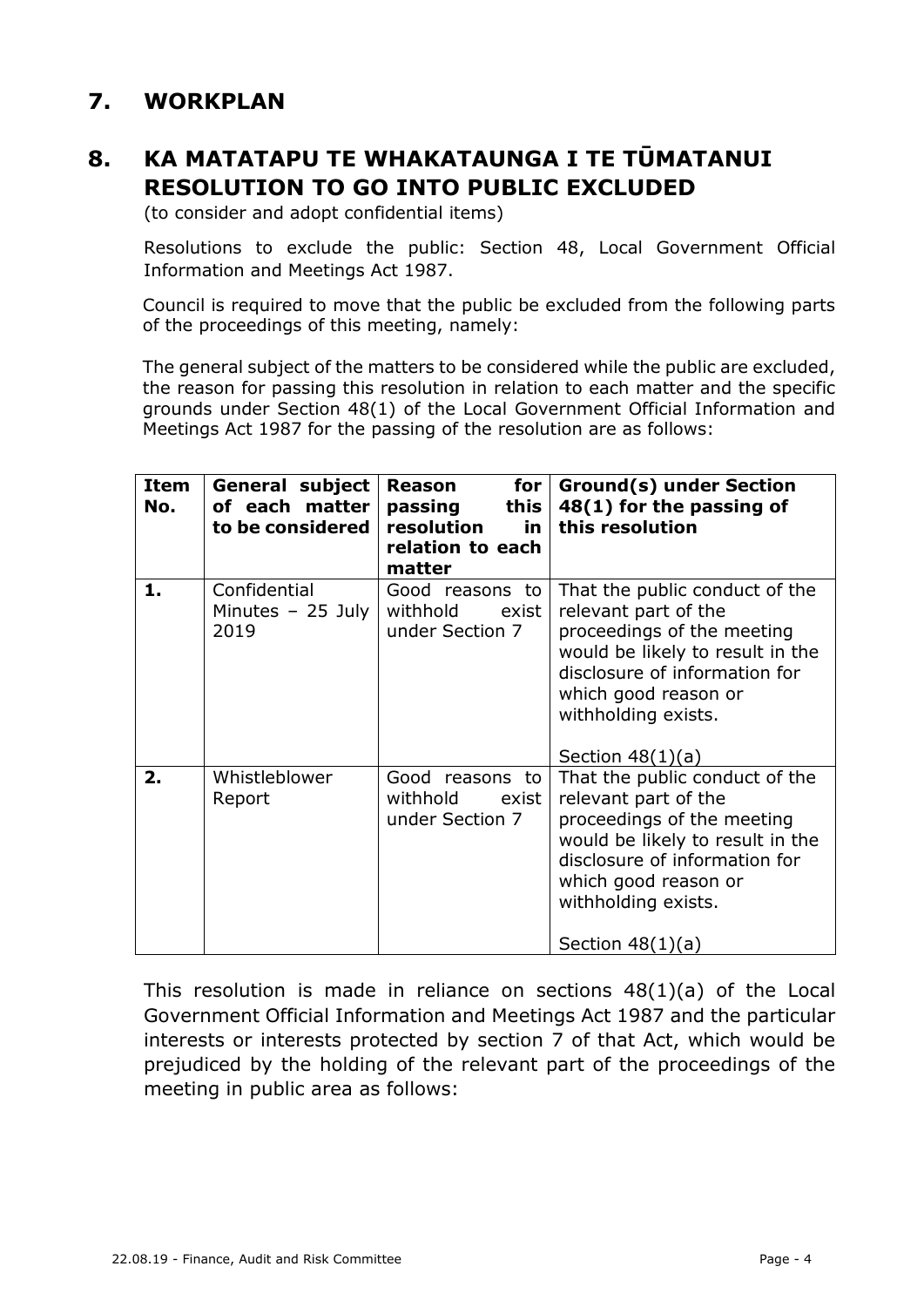| <b>Item</b> | <b>Interest</b>                                                                                               |
|-------------|---------------------------------------------------------------------------------------------------------------|
| No.         |                                                                                                               |
| 1           | Protect the privacy of natural persons, including that of deceased<br>natural persons (Schedule 7(2)(a))      |
|             | Avoid prejudice to measures protecting the health or safety of members<br>of the public (Schedule $7(2)(d)$ ) |
|             | Maintain legal professional privilege (Schedule 7(2)(g))                                                      |
| 2.          | Maintain legal professional privilege (Schedule 7(2)(g))                                                      |
|             | Protect the privacy of natural persons, including that of deceased<br>natural persons (Schedule 7(2)(a))      |

#### **DATE OF NEXT MEETING – 26 SEPTEMBER 2019**

#### **COUNCIL CHAMBERS, 36 WELD STREET, HOKITIKA**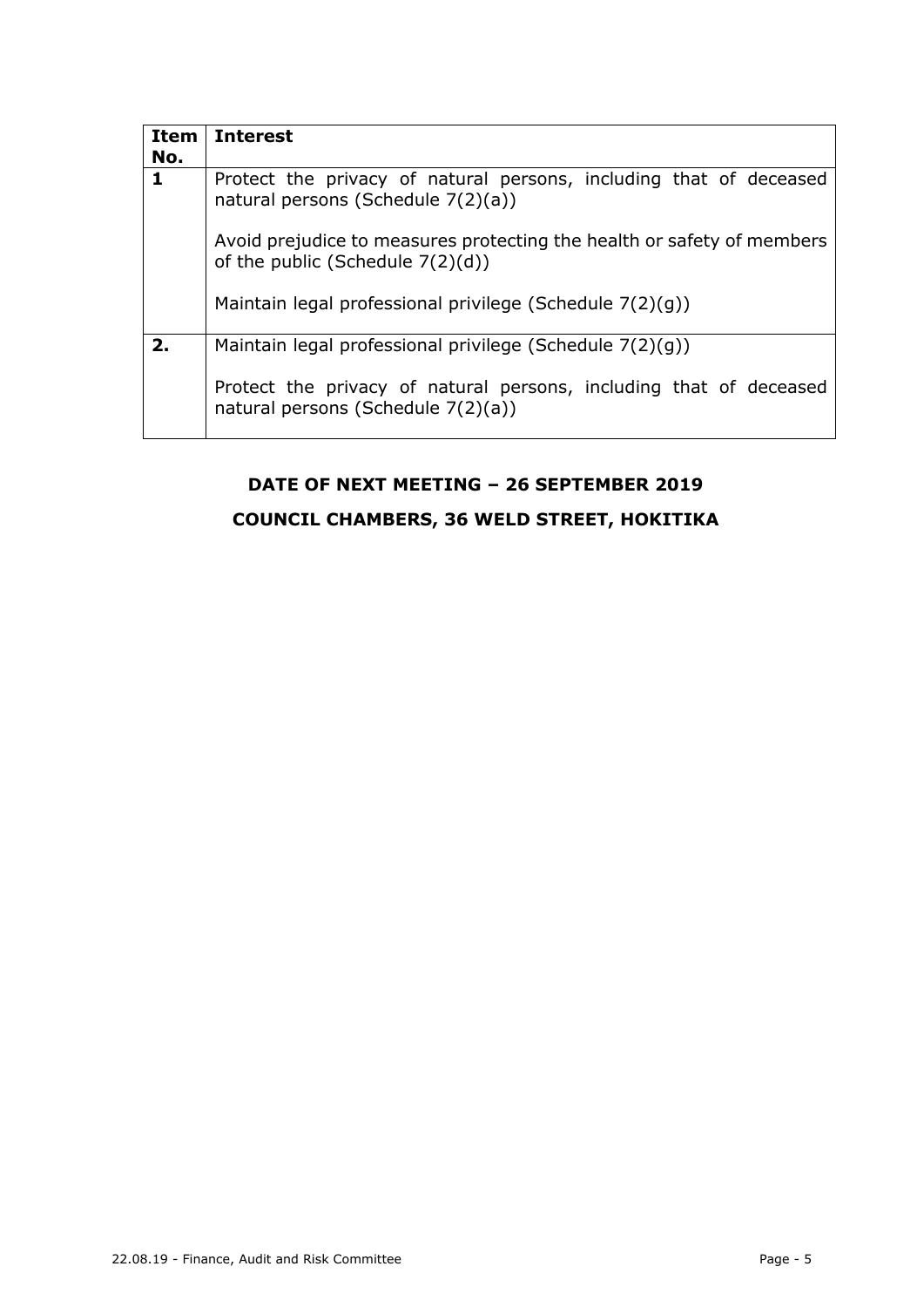# Report



**DATE:** 22 August 2019

**TO:** Finance, Audit and Risk Committee

**FROM:** Group Manager: Corporate Services

#### **FINANCIAL PERFORMANCE: JULY 2019**

#### **1 SUMMARY**

- 1.1 The purpose of this report is to provide an indication of Council's financial performance for one month to 31 July 2019.
- 1.2 This issue arises from a requirement for sound financial governance and stewardship with regards to the financial performance and sustainability of a local authority.
- 1.3 Council seeks to meet its obligations under the Local Government Act 2002 and the achievement of the District Vision adopted by the Council in May 2018, which are set out in the Long Term Plan 2018-28. These are stated on Page 2 of this agenda.
- 1.4 This report concludes by recommending that the Finance, Audit and Risk Committee receive the financial performance report to 31 July 2019, attached as **Appendix 1**.

#### **2 BACKGROUND**

2.1 The committee receives monthly financial reporting so that it has current knowledge of its financial performance and position against targets and objectives adopted in the Long Term Plan 2018-28.

#### **3 CURRENT SITUATION**

- 3.1 The committee now receives a monthly financial summary report in a consistent format.
- 3.2 The Financial Performance Report to 31 July 2019 is attached as **Appendix 1** and contains the following elements:
	- 3.2.1 Sustainability Report
	- 3.2.2 Revenue and Expenditure Graphs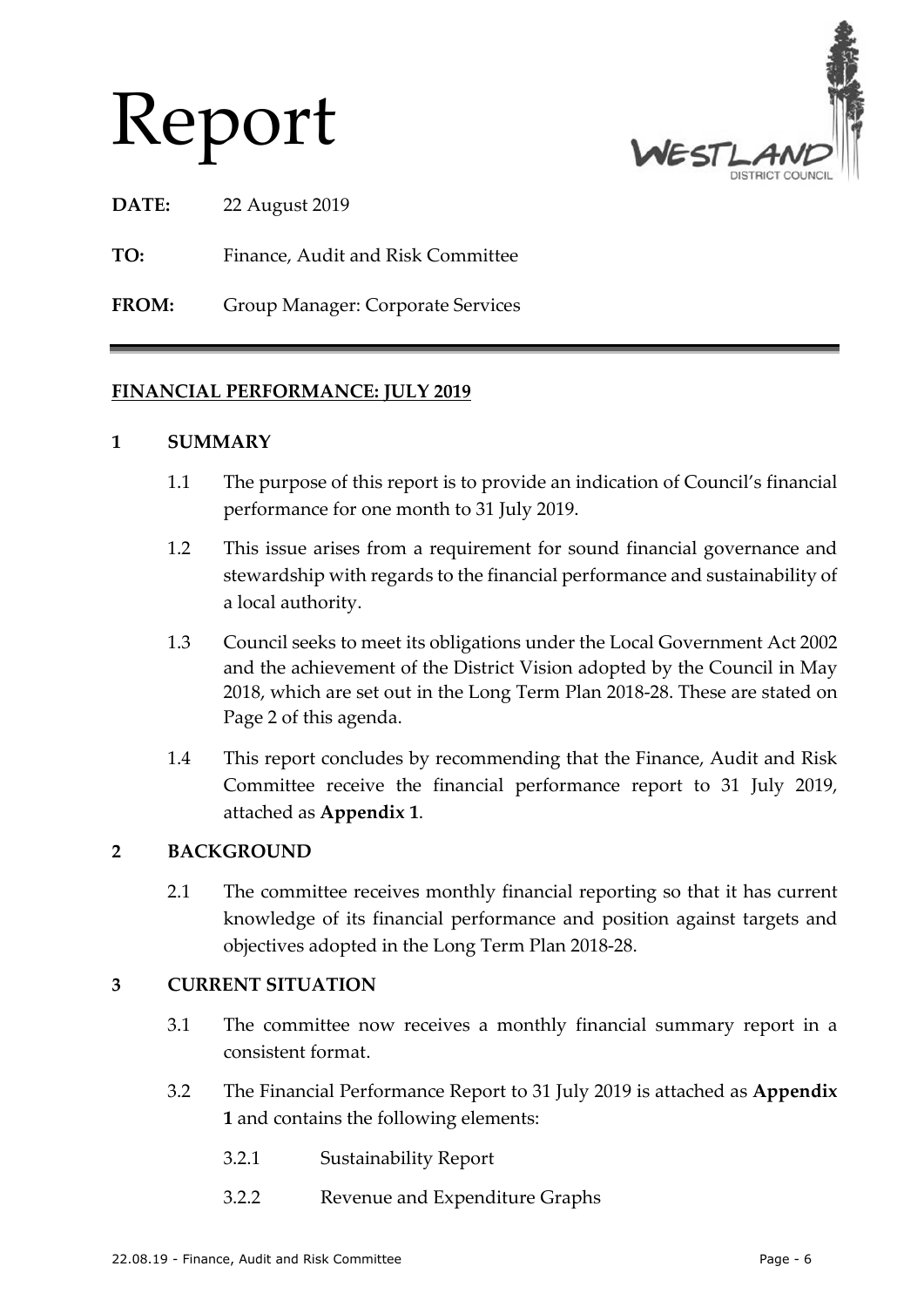- 3.2.3 Statement of Comprehensive Revenue and Expenditure
- 3.2.4 Rates Debtors and Debt Management
- 3.2.5 Variance Analysis
- 3.2.6 Unbudgeted expenditure
- 3.2.7 Debt Position

#### **4 OPTIONS**

4.1 The committee can decide to receive or not receive the report.

#### **5 SIGNIFICANCE AND CONSULTATION**

5.1 This report is for information only and, while feedback is invited from Council in order for staff to continuously improve the quality of information provided, no assessment of significance or consultation and no options analysis is required.

#### **6 ASSESSMENT OF OPTIONS (INCLUDING FINANCIAL IMPLICATIONS)**

6.1 The report is for information only, the report is to inform the Committee on the monthly financial position; therefore financial implications are discussed within the body of the report itself.

#### **7 RECOMMENDATION**

A) **THAT** the Finance, Audit and Risk Committee receive the Financial Performance Report to 31 July 2019.

#### **Lesley Crichton Group Manager: Corporate Services**

**Appendix 1:** Financial Performance July 2019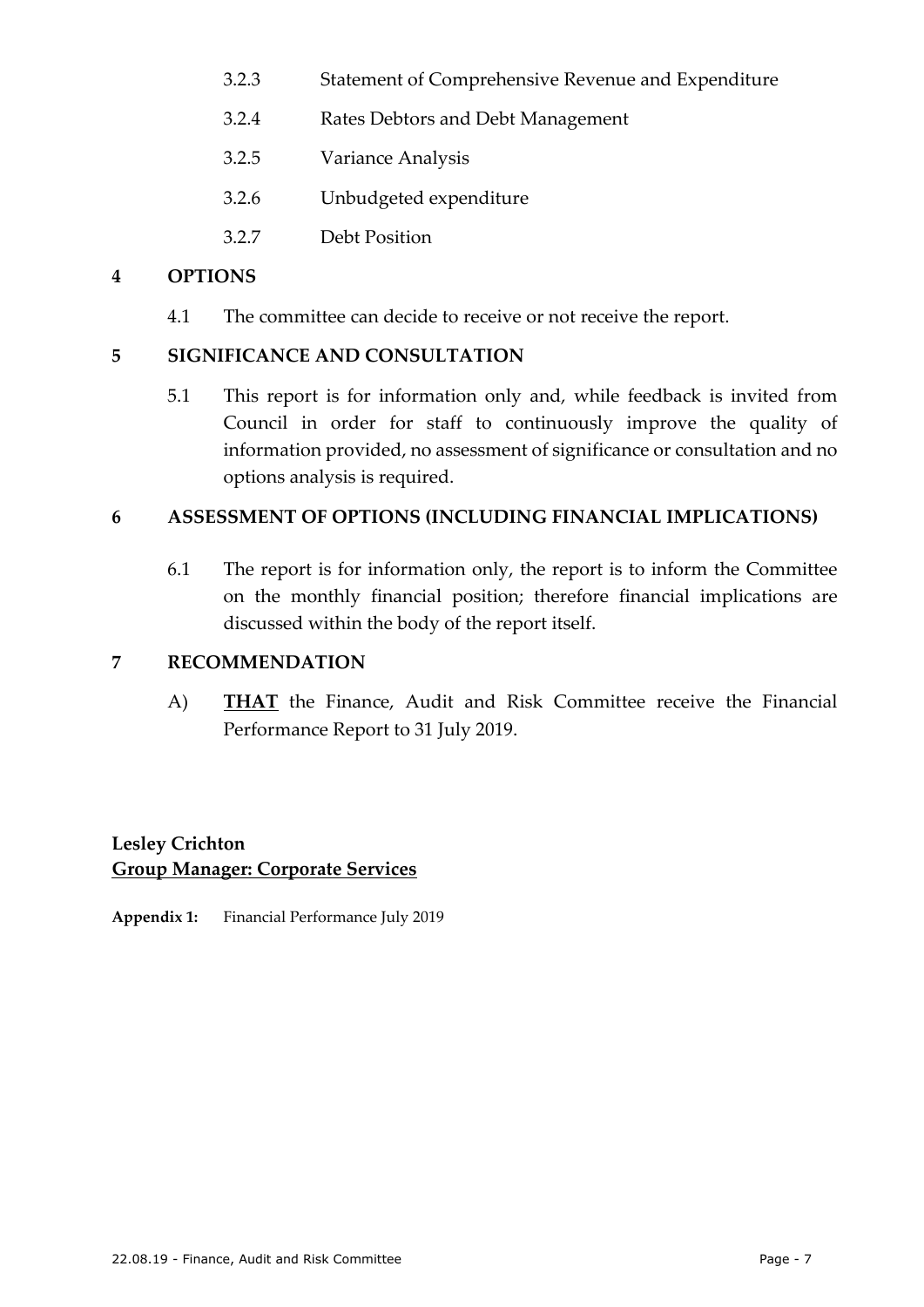**Appendix 1**



# Financial Performance July 2019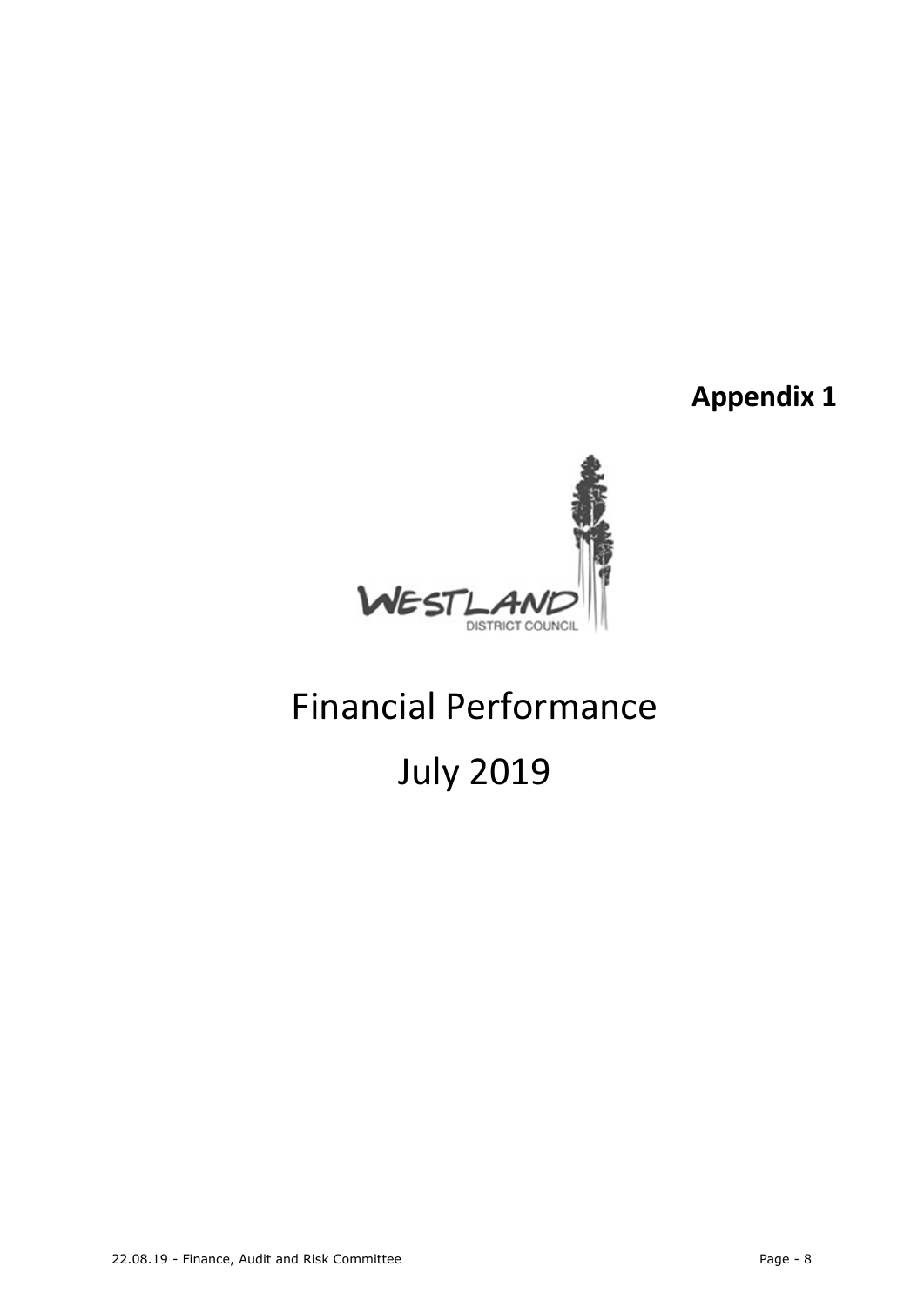#### **Sustainability Report**

| <b>Total revenue</b>                               | <b>Total expenditure</b>                          | <b>Total surplus/(deficit)</b>                     |  |
|----------------------------------------------------|---------------------------------------------------|----------------------------------------------------|--|
| \$2.63M                                            | \$1.79M                                           | <b>SO.84M</b>                                      |  |
| Is 10.66% more than the total<br>budget of \$2.37M | Is 9.83% less than the total<br>budget of \$1.98M | Is 115.2% more than the total<br>budget of \$0.39M |  |

**Rates to operating revenue 42.96%**

| Rates Revenue            |        |
|--------------------------|--------|
| <b>Operating Revenue</b> | 52.63M |

42.96% of year to date operating revenue is derived from rates revenue. Rates revenue includes penalties, water supply by meter and is gross of remissions. Operating revenue excludes vested assets, and asset revaluation gains.

| <b>Balance budget ratio</b> | 146.93% |
|-----------------------------|---------|
| Operating revenue           | \$2.63M |
| Operating expenditure       | \$1.79M |

Operating revenue should be equal or more than operating expenditure. Operating revenue excludes vested assets and asset revaluation gains. Operating expenditure includes deprecation and excludes landfill liability and loss on asset revaluations. Year to date revenue is 146.93% of operating expenditure.

| Net Debt to total revenue                                                       | 59.56% |
|---------------------------------------------------------------------------------|--------|
| \$14,27M<br>Total net borrowing<br>Total operating revenue forecast<br>\$23.96M |        |

Year to date net borrowing of \$14.27M is 59.56% of budgeted operating revenue. Total net borrowing is external borrowling less cash and cash equivlents.

| Interest to rates revenue (LGFA Cov.) |                     |  |  |
|---------------------------------------|---------------------|--|--|
| Net interest and finance costs        | \$0.06M             |  |  |
| Rates Revenue                         | S <sub>1.13</sub> M |  |  |

5.25% of rates revenue is paid in interest. The LGFA set limit is 25% of rates revenue. Net interest is interest paid less interest received. Rates revenue includes penalties, water supply by meter and gross of remissions.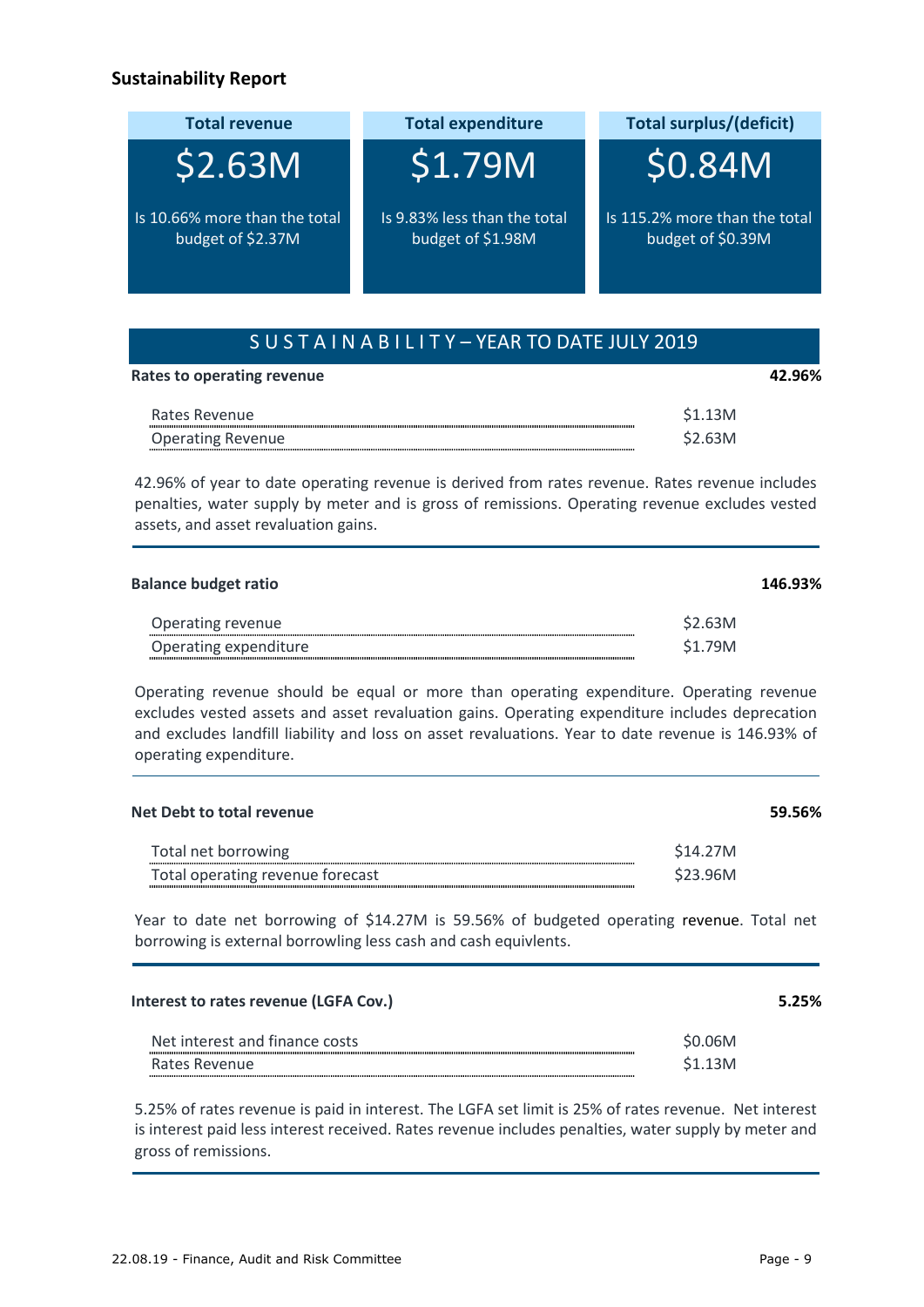#### **Interest to operating revenue 2.28%**

| Net Interest and finance costs |  |
|--------------------------------|--|
| Operating revenue              |  |

2.07% of operating revenue is paid in interest. Our set limit is 10% of operating revenue. Net interest is interest paid less interest received.

#### **Liquidity Risk (LGFA Cov.) 152.24%**

| Gross debt                   | S18.62M |
|------------------------------|---------|
| Undrawn committed facilities | \$5.40M |
| Cash and Cash Equivlents     | S4.35M  |

The liquidity risk policy requires us to maintain a minimum ratio of 110%, this is also an LGFA covenant. Our current liquidity risk ratio is 152.24%.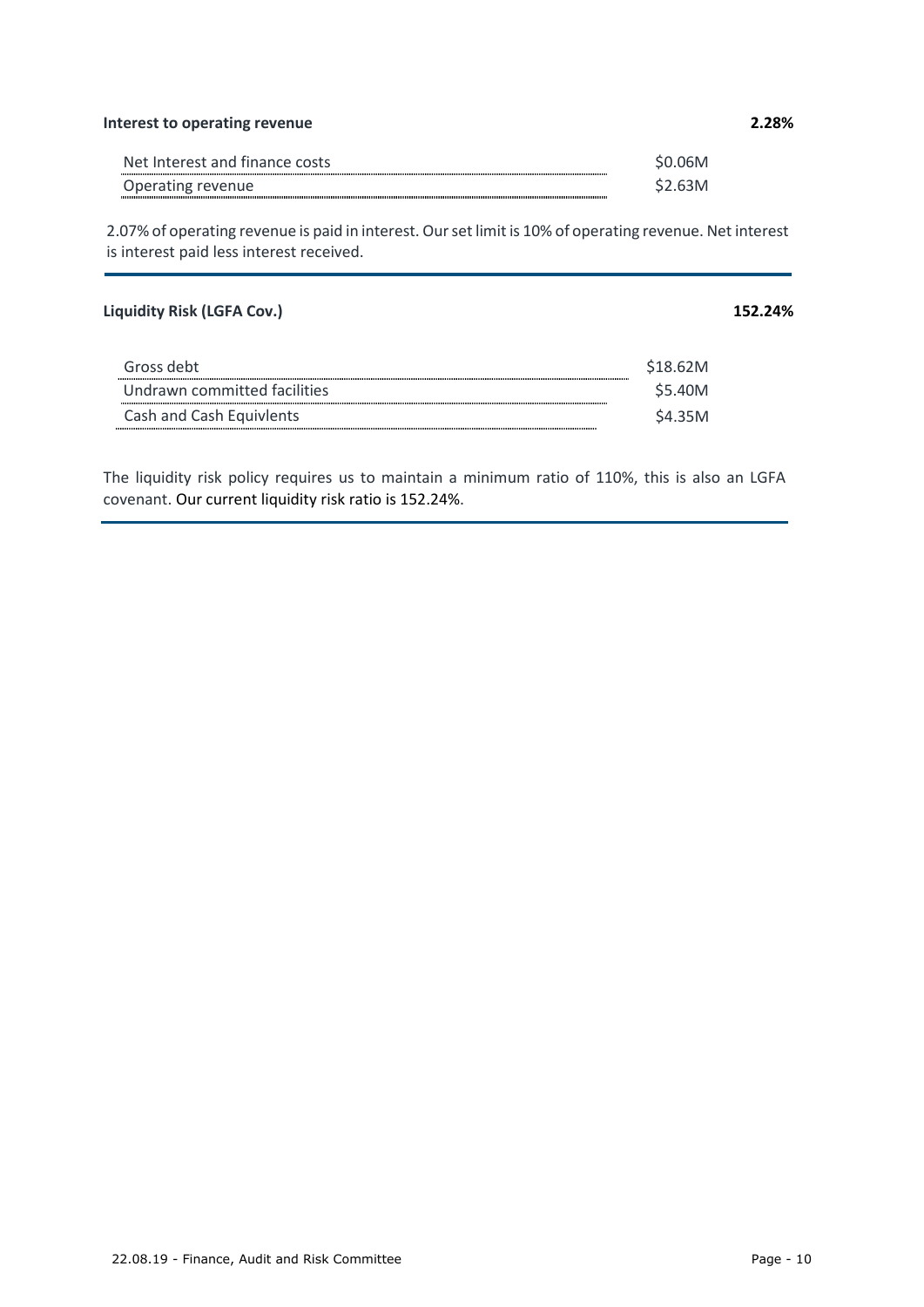#### **Revenue and Expenditure Graphs**



|                    | <b>User Fees &amp;</b><br>Grants & |                  |                     |
|--------------------|------------------------------------|------------------|---------------------|
|                    | <b>Charges</b>                     | <b>Subsidies</b> | <b>Other Income</b> |
| <b>Actual YTD</b>  | 181,064                            | 1,189,096        | 124,122             |
| <b>Budget YTD</b>  | 164,213                            | 988,463          | 70,793              |
| Variance           | 16,851                             | 200,633          | 53,329              |
| <b>FY Forecast</b> | 2,008,956                          | 4,161,556        | 1,360,156           |
| <b>FY Budget</b>   | 2,008,956                          | 4,161,556        | 1,360,156.          |

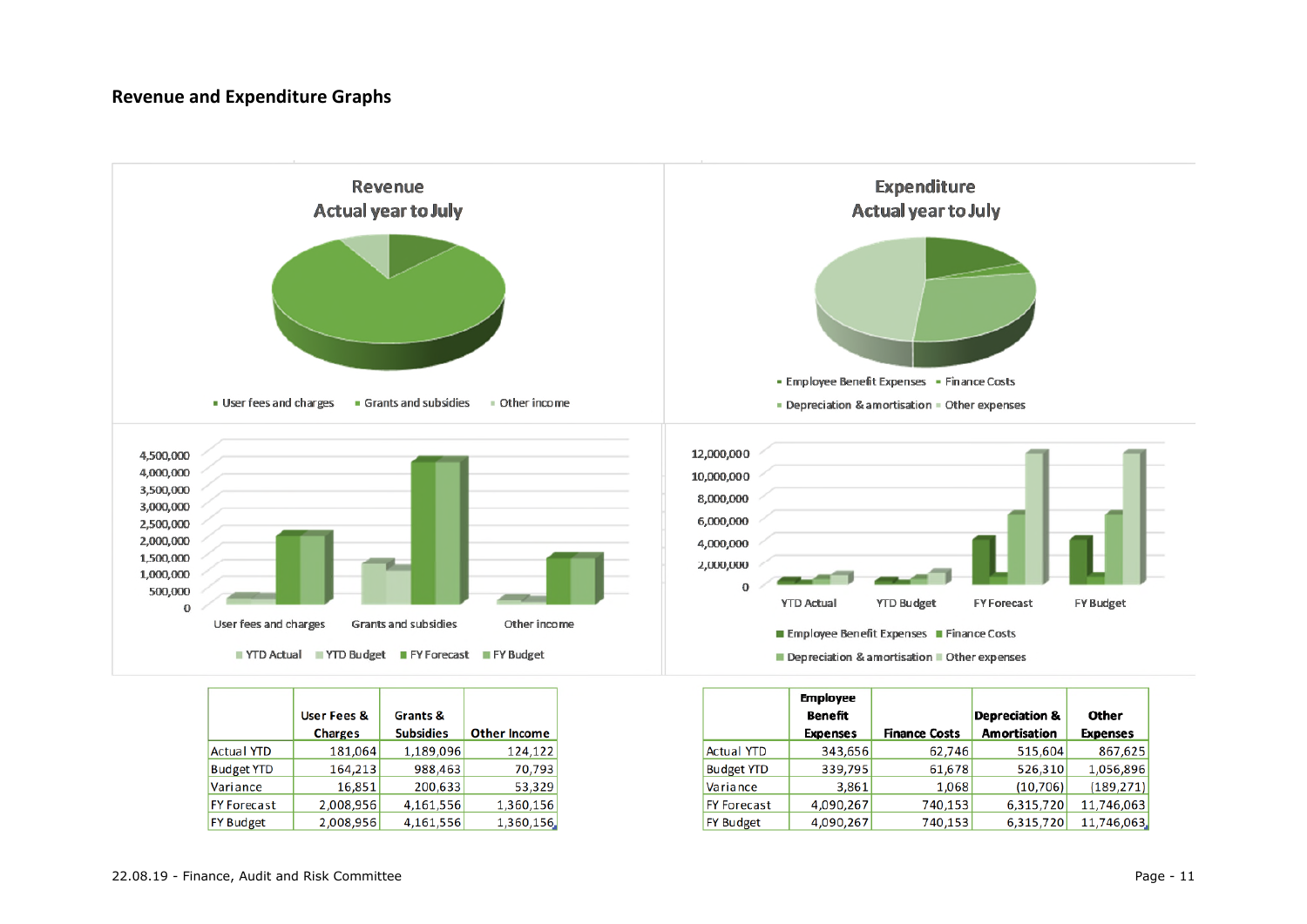# **Statement of Comprehensive Revenue and Expense**

|                                       | <b>Annual</b><br><b>Plan Yr</b><br>(5000) | <b>Annual</b><br><b>Plan YTD</b><br>(5000) | <b>Actual</b><br><b>YTD</b><br>(5000) | $C/A$ %<br><b>Actual to</b><br><b>FY Budget</b><br>% | <b>Variance</b><br><b>YTD</b><br>(5000) | <b>Current</b><br>month<br>Var/Bud<br>℅ |
|---------------------------------------|-------------------------------------------|--------------------------------------------|---------------------------------------|------------------------------------------------------|-----------------------------------------|-----------------------------------------|
| <b>Revenue</b>                        |                                           |                                            |                                       |                                                      |                                         |                                         |
| Rates                                 | 16,347                                    | 1,143                                      | 1,128                                 | 6.9%                                                 | (15)                                    | $-1.3%$                                 |
| Grants and subsidies                  | 4,162                                     | 988                                        | 1,189                                 | 28.57%                                               | 201                                     | 20.34%                                  |
| Interest revenue                      | 82                                        | 7                                          | 4                                     | 4.3%                                                 | (3)                                     | $-42.8%$                                |
| Fees and charges                      | 2,009                                     | 164                                        | 181                                   | 9.0%                                                 | 17                                      | 10.3%                                   |
| Other revenue                         | 1,360                                     | 71                                         | 124                                   | 9.1%                                                 | 53                                      | 74.63%                                  |
| <b>Total operating</b><br>revenue     | 23,960                                    | 2,373                                      | 2,626                                 | 10.96%                                               | 253                                     | 10.66%                                  |
| <b>Expenditure</b>                    |                                           |                                            |                                       |                                                      |                                         |                                         |
| Employee benefit<br>expenses          | 4,090                                     | 340                                        | 344                                   | 8.4%                                                 | 4                                       | 1.1%                                    |
| Finance costs                         | 740                                       | 62                                         | 63                                    | 8.5%                                                 | 1                                       | 1.6%                                    |
| Depreciation and<br>amortisation      | 6,316                                     | 526                                        | 516                                   | 8.2%                                                 | (11)                                    | $-2.0%$                                 |
| Other expenses                        | 11,746                                    | 1,057                                      | 868                                   | 7.4%                                                 | (189)                                   | $-17.9%$                                |
| <b>Total operating</b><br>expenditure | 22,892                                    | 1,985                                      | 1,790                                 | 7.8%                                                 | 195                                     | $-9.8%$                                 |
| <b>Operating</b><br>Surplus/(Deficit) | 1,067                                     | 389                                        | 836                                   | 78.35%                                               | 448                                     | 115.2%                                  |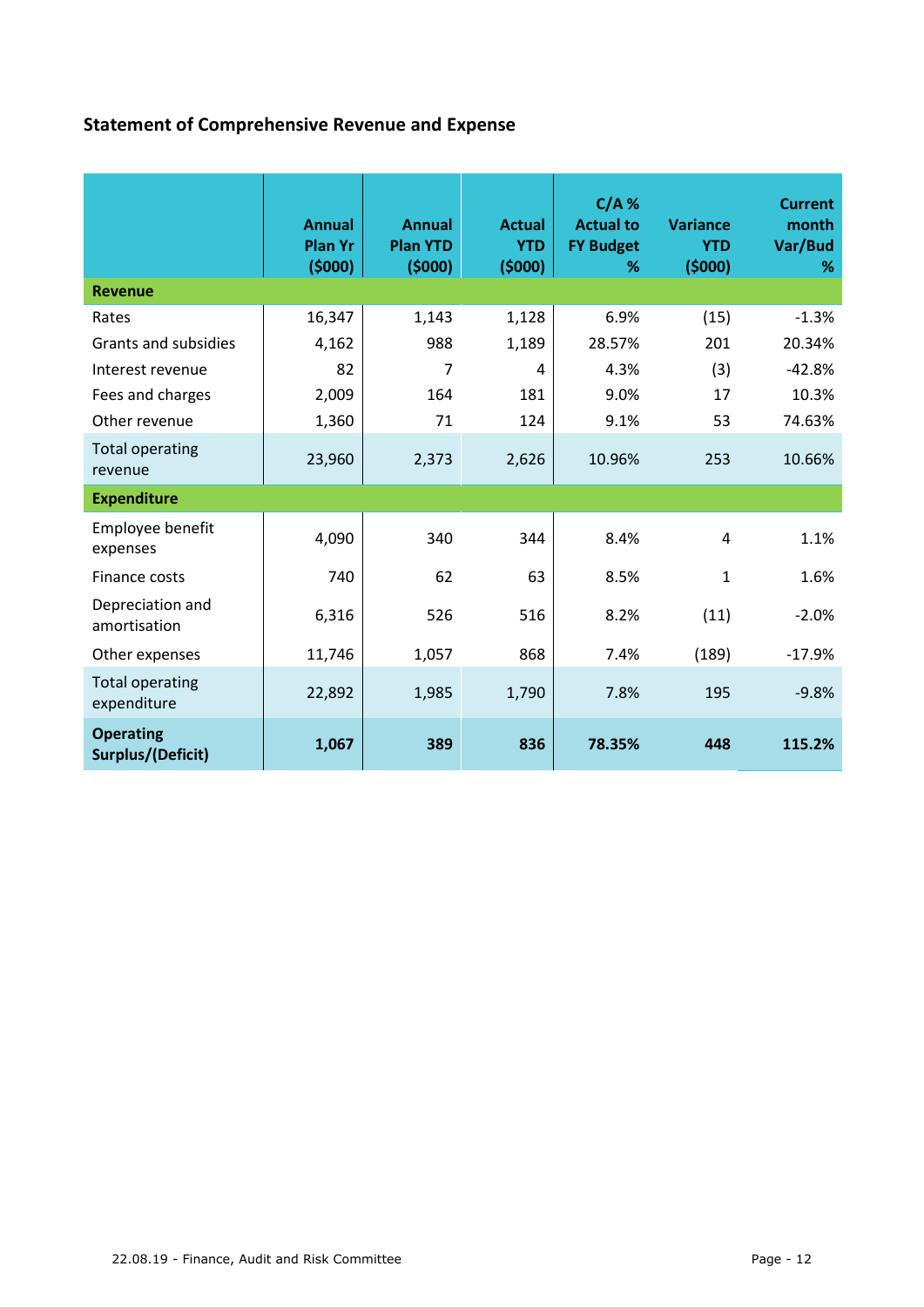# **Rates Debtors as at 31 July 2019**

| Rates Debtors at 30 June 2019          |            | 569,052   |
|----------------------------------------|------------|-----------|
| Rates instalment                       | 3,842,796  |           |
| Less payments received                 | $-970,103$ |           |
| Paid in advance change                 | 140,707    |           |
| Previous years write offs              | $-19,178$  |           |
| Write offs                             | $-57,496$  |           |
| <b>Penalties</b>                       | 48,395     |           |
| <b>Discounts</b>                       | $-12,900$  |           |
| Court costs awarded                    | 16,196     |           |
|                                        |            | 2,988,418 |
| Total Rates Debtors at 30 April 2019   |            | 3,557,469 |
| Arrears included above at 31 July 2019 | 3,557,469  |           |
| Arrears at 31 July 2018                | 3,753,561  |           |
| Increase/(decrease) in arrears         |            | (196.092) |

# **Debt Management July 2019**

| <b>FY Year</b> | <b>Jul-19</b> | <b>Jul-18</b> | $Jun-19$ |
|----------------|---------------|---------------|----------|
| Pre 2016       | 72,220        | 186,557       | 72,648   |
| 2016-17        | 20,494        | 76,098        | 20,494   |
| 2017-18        | 48,127        | 354,008       | 50,084   |
| 2018-19        | 323,918       | 3,136,898     | 425,826  |
| Current        | 3,092,710     |               |          |
| <b>Total</b>   | 3,557,469     | 3,753,561     | 569,052  |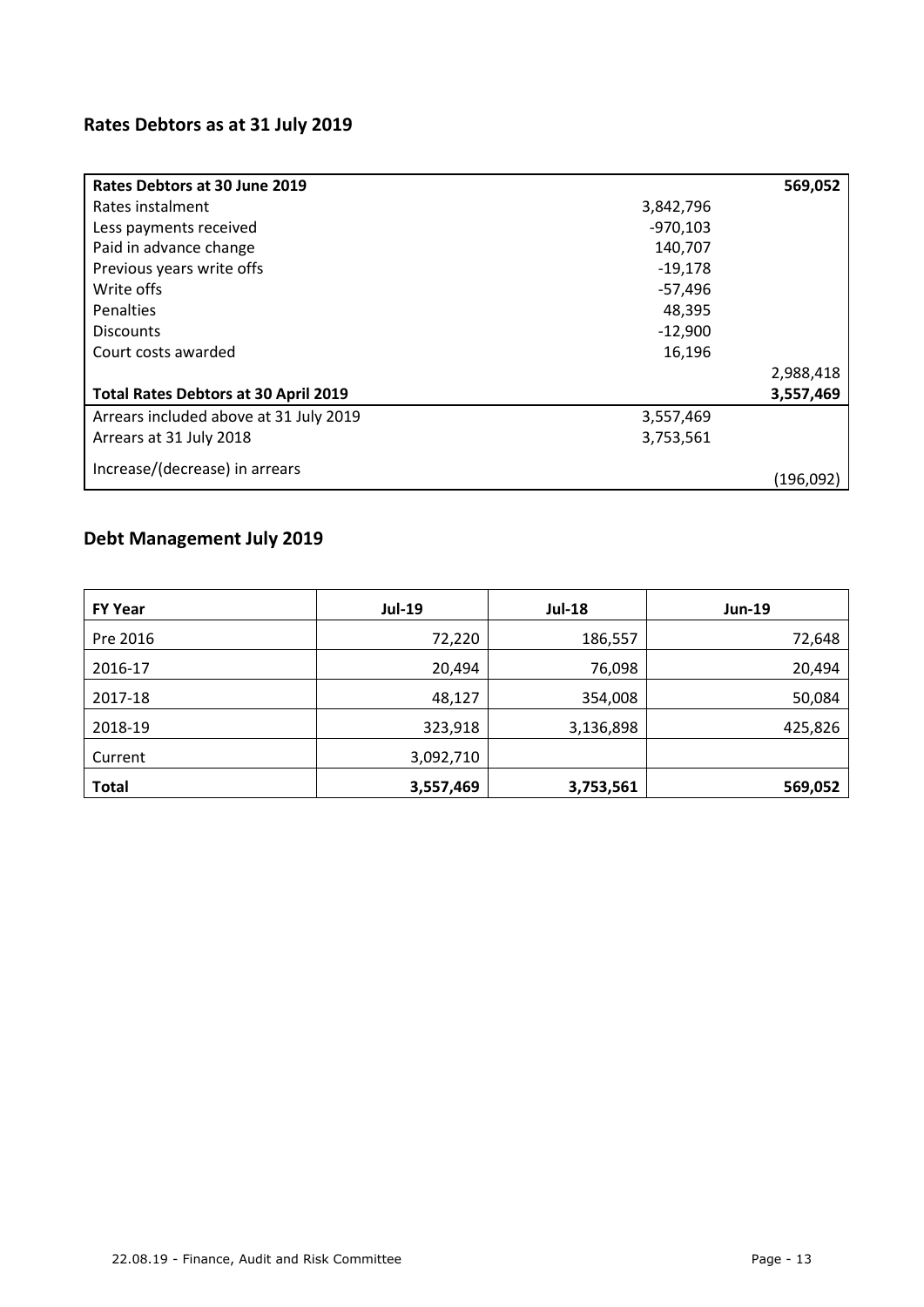# **Variance Analysis**

| Revenue               |                                                                                                                                                                                                                                                                                                                                    |
|-----------------------|------------------------------------------------------------------------------------------------------------------------------------------------------------------------------------------------------------------------------------------------------------------------------------------------------------------------------------|
| Rates revenue         | Slight variance due to differences in remissions and penalties                                                                                                                                                                                                                                                                     |
| Grants and subsidies  | Positive variances, \$300k lotto grant funding for earthquake<br>strengthening of Carnegie Building. \$75k NZTA subsidy towards<br>recovery costs after March flood event, however the overall<br>subsidy was \$50k lower than budget. FJ sewerage TIF funding is<br>also lower by \$55k but is expected to be received during Q1. |
| Fees and charges      | Consents, inspections, processing and trade waste fees up by \$43k<br>likely budget phasing for the first month, Refuse site fees below<br>budget by \$27k due to seasonal fluctuation                                                                                                                                             |
| <b>Other Revenue</b>  | Dog registrations up \$70k due to incorrect phasing of budget.<br>Recoveries were down \$17k, due to timing of projects, once<br>current year project work begins some staff costs will be<br>transferred to capital expenditure.                                                                                                  |
| <b>Expenditure</b>    |                                                                                                                                                                                                                                                                                                                                    |
| <b>Other Expenses</b> | Timing differences                                                                                                                                                                                                                                                                                                                 |

# **Unbudgeted Expenditure**

| <b>Dated</b><br>Approved | <b>Description</b>          | <b>Amount</b><br>Approved | Amount<br>Spent \$ | <b>Status</b>                                                   |
|--------------------------|-----------------------------|---------------------------|--------------------|-----------------------------------------------------------------|
| Jul-19                   | Fox Landfill<br>Remediation | 300,000                   |                    | Estimated costs to complete<br>remediation work at Fox Landfill |
| <b>Total</b>             |                             | 300,000                   | -                  |                                                                 |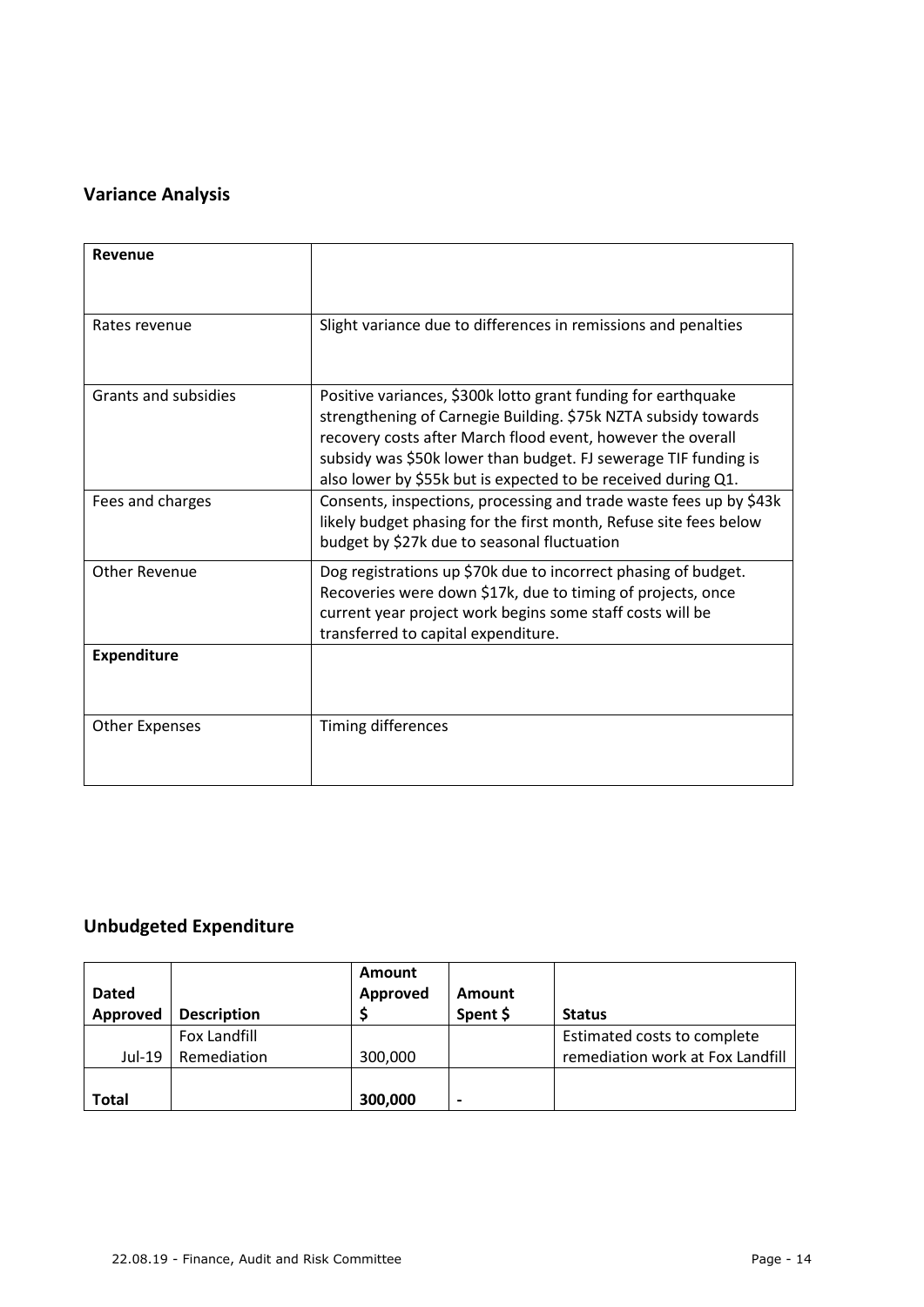#### **July Debt Position**



|                                             | Debt Position per month |               |               |          |               |               |               |          |        |        |               |           |               |
|---------------------------------------------|-------------------------|---------------|---------------|----------|---------------|---------------|---------------|----------|--------|--------|---------------|-----------|---------------|
|                                             | $Jun-19$                | <b>Jul-19</b> | <b>Aug-19</b> | $Sep-19$ | <b>Oct-19</b> | <b>Nov-19</b> | <b>Dec-19</b> | $Jan-20$ | Feb-20 | Mar-20 | <b>Apr-20</b> | $M$ ay-20 | <b>Jun-20</b> |
| <b>Budget</b>                               | 20,446                  | 20,446        | 20.446        | 20.446   | 20,446        | 20,446        | 20,446        | 20,446   | 20,446 | 20,446 | 20,446        | 20,446    | 24,339        |
| Actual / Forecast                           | 18,618                  | 18,618        | 18,618        | 18,618   | 20,838        | 20,838        | 20,838        | 23,594   | 23,594 | 23,594 | 23,594        | 23,594    | 24,731        |
| Waste Management Loans                      | 2,101                   | 2,101         | 2,101         | 2,101    | 2,165         | 2,165         | 2,165         | 2,292    | 2,292  | 2,292  | 2,292         | 2,292     | 2,265         |
| WMP Loan                                    | 1,753                   | 1,753         | 1,753         | 1,753    | 1,753         | 1,753         | 1,753         | 1,753    | 1,753  | 1,753  | 1,753         | 1,753     | 734           |
| Sewerage Loan                               | 2,451                   | 2,451         | 2,451         | 2,451    | 3,281         | 3,281         | 3,281         | 4,475    | 4,475  | 4,475  | 4,475         | 4,475     | 5,554         |
| Water Supply Loans                          | 2,332                   | 2,332         | 2,332         | 2,332    | 2,488         | 2,488         | 2,488         | 2,913    | 2,913  | 2,913  | 2,913         | 2,913     | 3,169         |
| Structured Infrastructure for Council asset | 7,845                   | 7,845         | 7,845         | 7,845    | 7,845         | 7,845         | 7,845         | 7,845    | 7,845  | 7,845  | 7,845         | 7,845     | 7,845         |
| Other Loans                                 | 445                     | 445           | 445           | 445      | 1,355         | 1,355         | 1,355         | 1,458    | 1,458  | 1,458  | 1,458         | 1,458     | 1,488         |
| Stormwater Loan                             | 7731                    | 773           | 773           | 773      | 1,033         | 1,033         | 1,033         | 1,940    | 1,940  | 1,940  | 1,940         | 1,940     | 2,794         |
| Transportation                              | 919                     | 919           | 919           | 919      | 919           | 919           | 919           | 919      | 919    | 919    | 919           | 919       | 883           |

Actual to July Forecast August vs Budget